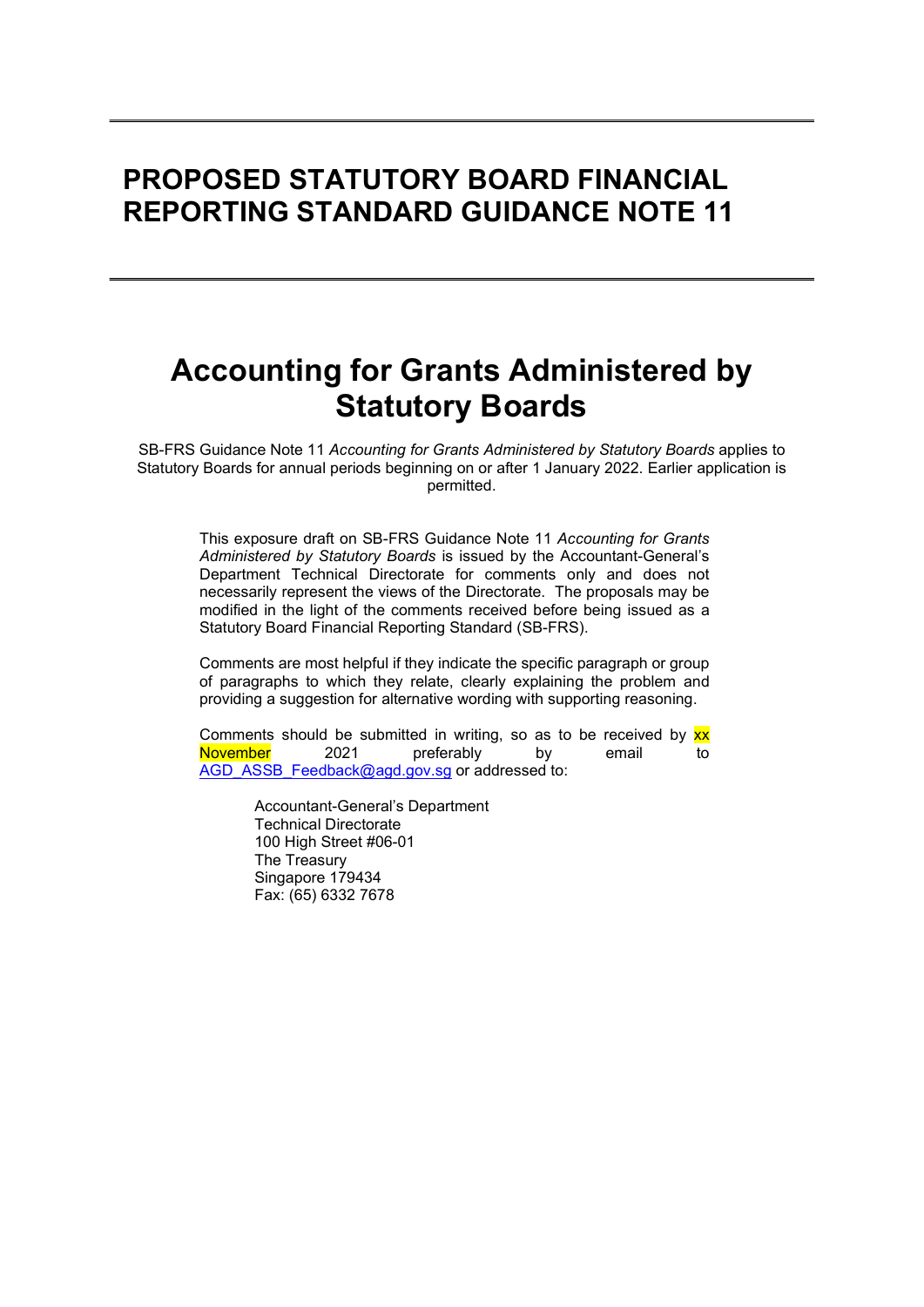# **Contents**

Paragraphs

| <b>Statutory Board Financial Reporting Standard Guidance Note 11</b><br><b>Accounting for Grants Administered by Statutory Boards</b> |                         |
|---------------------------------------------------------------------------------------------------------------------------------------|-------------------------|
| <b>OBJECTIVE</b>                                                                                                                      | $\overline{\mathbf{1}}$ |
| <b>BACKGROUND</b>                                                                                                                     | $2 - 4$                 |
| ACCOUNTING FOR GRANTS ADMINISTERED BY STATUTORY<br><b>BOARDS</b>                                                                      | $5-26$                  |
| General Accounting Principles Applicable to Grant Accounting                                                                          | $5 - 26$                |
| <b>TRANSITIONAL PROVISIONS</b>                                                                                                        | 27                      |
| <b>EFFECTIVE DATE</b>                                                                                                                 | 28                      |
| <b>ANNEX A</b>                                                                                                                        |                         |

ANNEX B – Examples 1 to 6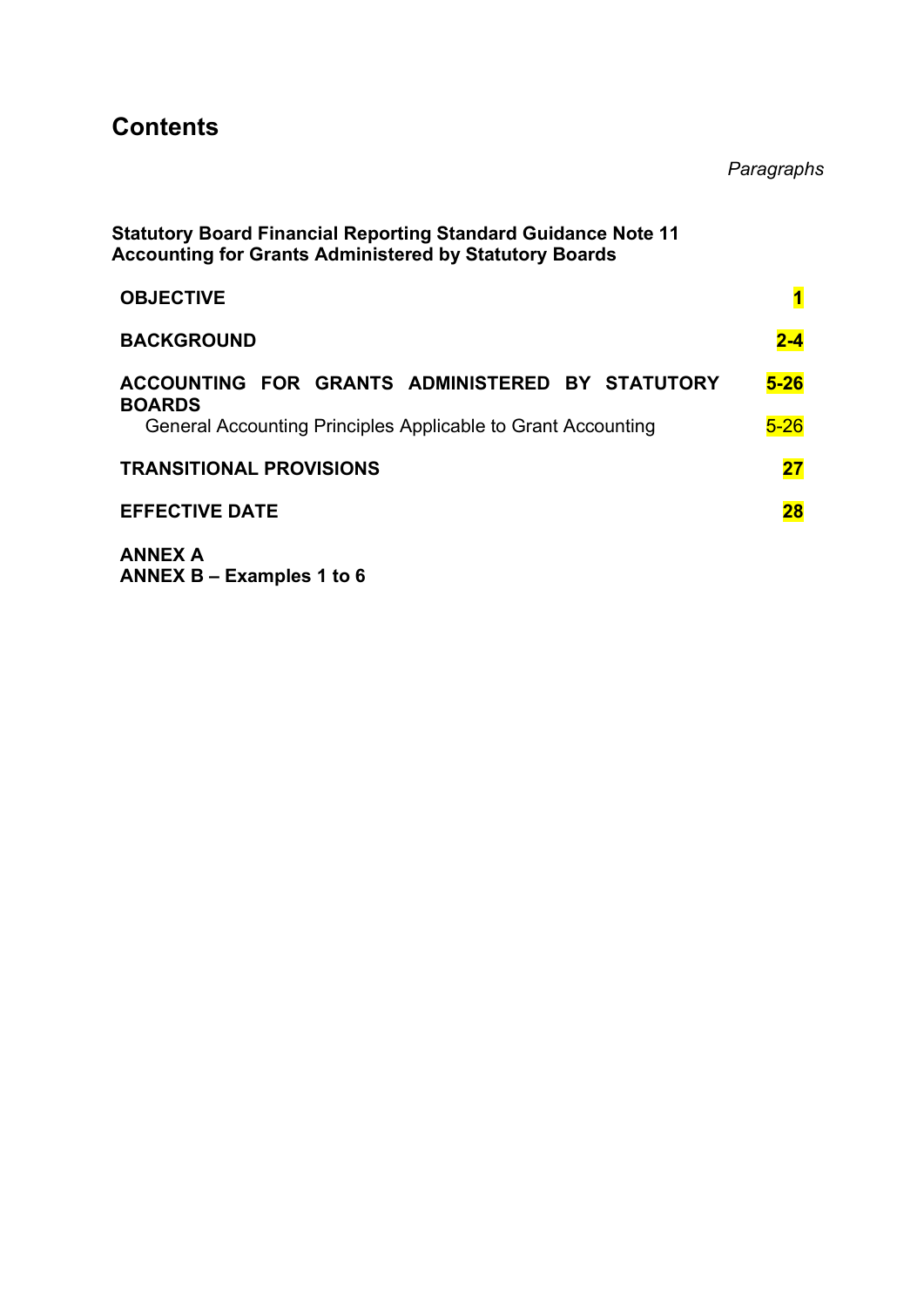Statutory Board Financial Reporting Standard Guidance Note 11 Accounting for Grants Administered by Statutory Boards is set out in paragraphs 1-28. All the paragraphs have equal authority. SB-FRS Guidance Notes are issued to standardise the accounting and disclosure requirements of Statutory Boards in specific areas and are to be complied with by Statutory Boards. These Guidance Notes rank behind SB-FRS and INT SB-FRS in terms of importance.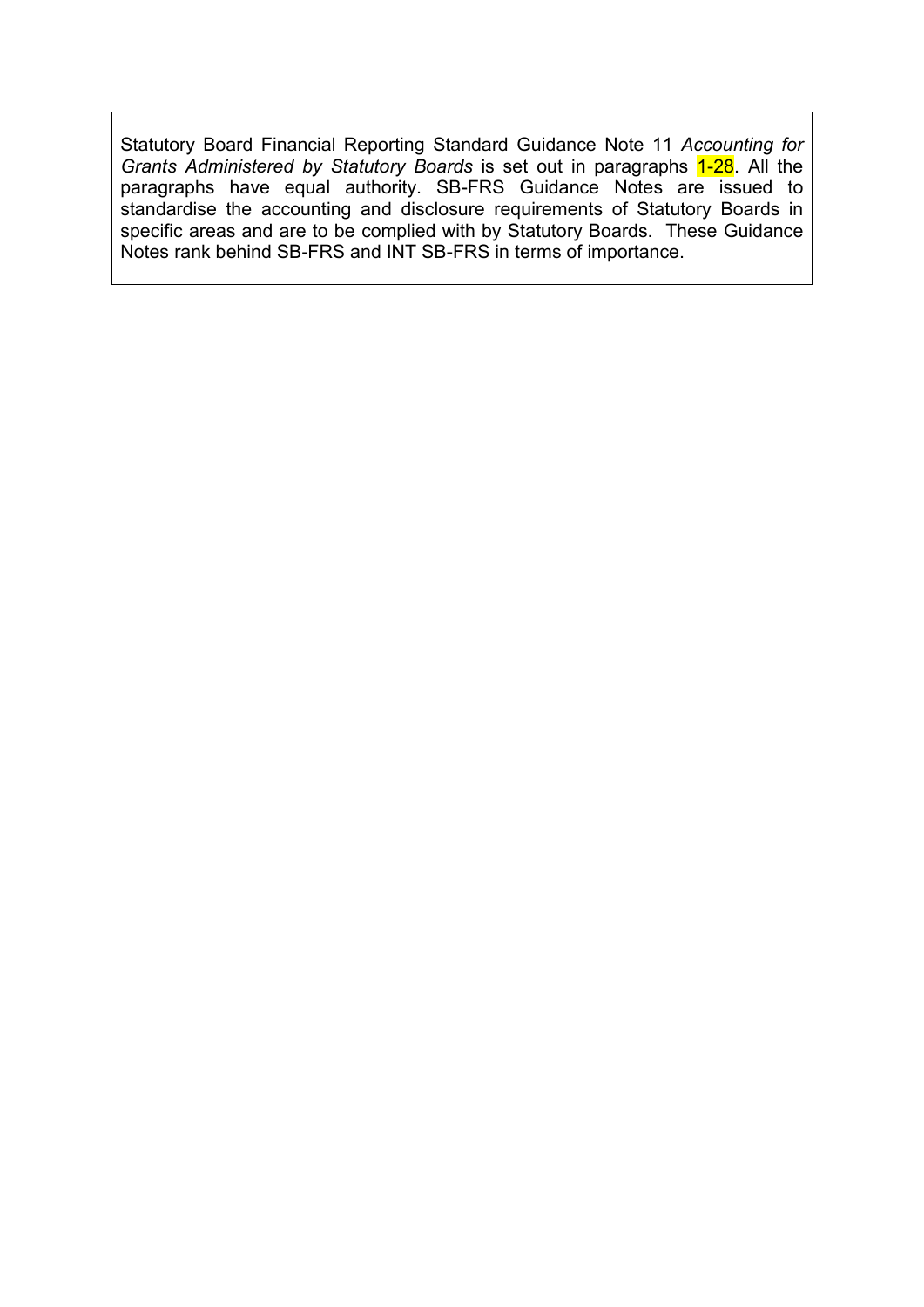## Statutory Board Financial Reporting Standard (SB-FRS) Guidance Note 11

### Accounting for Grants Administered by Statutory Boards

### **Objective**

1. The objective of this Guidance Note is to provide guidance to Statutory Boards on the accounting for grants administered by Statutory Boards.

### **Background**

- 2. Some Statutory Boards may receive operating grants from the Government for their own operating expenditure, and a portion of these operating grants could be used to disburse to other grant recipients. On the other hand, some Statutory Boards may receive a sum of money from the Government to administer the Statutory Boards' own grant schemes or they could be administering these grant schemes on behalf the Government.
- 3. The accounting for grants (i.e. grant receipts and/or disbursements) in Statutory Boards' financial statements would differ depending on the roles and responsibilities of the Statutory Board, e.g. grant scheme owner/co-owner, or an agent/co-agent administering the grant on behalf of the grant scheme owner (usually the Parent Ministry).
- 4. Statutory Boards are to apply the accounting requirements set out in the following standards when accounting for grants:
	- a. SB-FRS 20 Accounting for Government Grants and Disclosure of Government Assistance;
	- b. SB-FRS Guidance Note 1 Accounting and Disclosure for Funds, Grants, Accumulated Surplus and Reserves; and
	- c. SB-FRS Guidance Note 3 Accounting and Disclosure for Trust Funds.

### Accounting for Grants Administered by Statutory Boards

### Statutory Board as Grant Scheme Owner

- 5. A grant scheme owner is one which exercises control over the financial and operating policies of the fund, so as to obtain benefits from its activities.
- 6. A Statutory Board which is a grant scheme owner usually receives the funding to administer the grant scheme in one of the following ways:
	- a. Funds received as part of its operating grant (together with the portion used to defray its operating costs); or
	- b. Funds received and held by Statutory Board solely to administer the grant scheme prior to disbursement to grant recipients.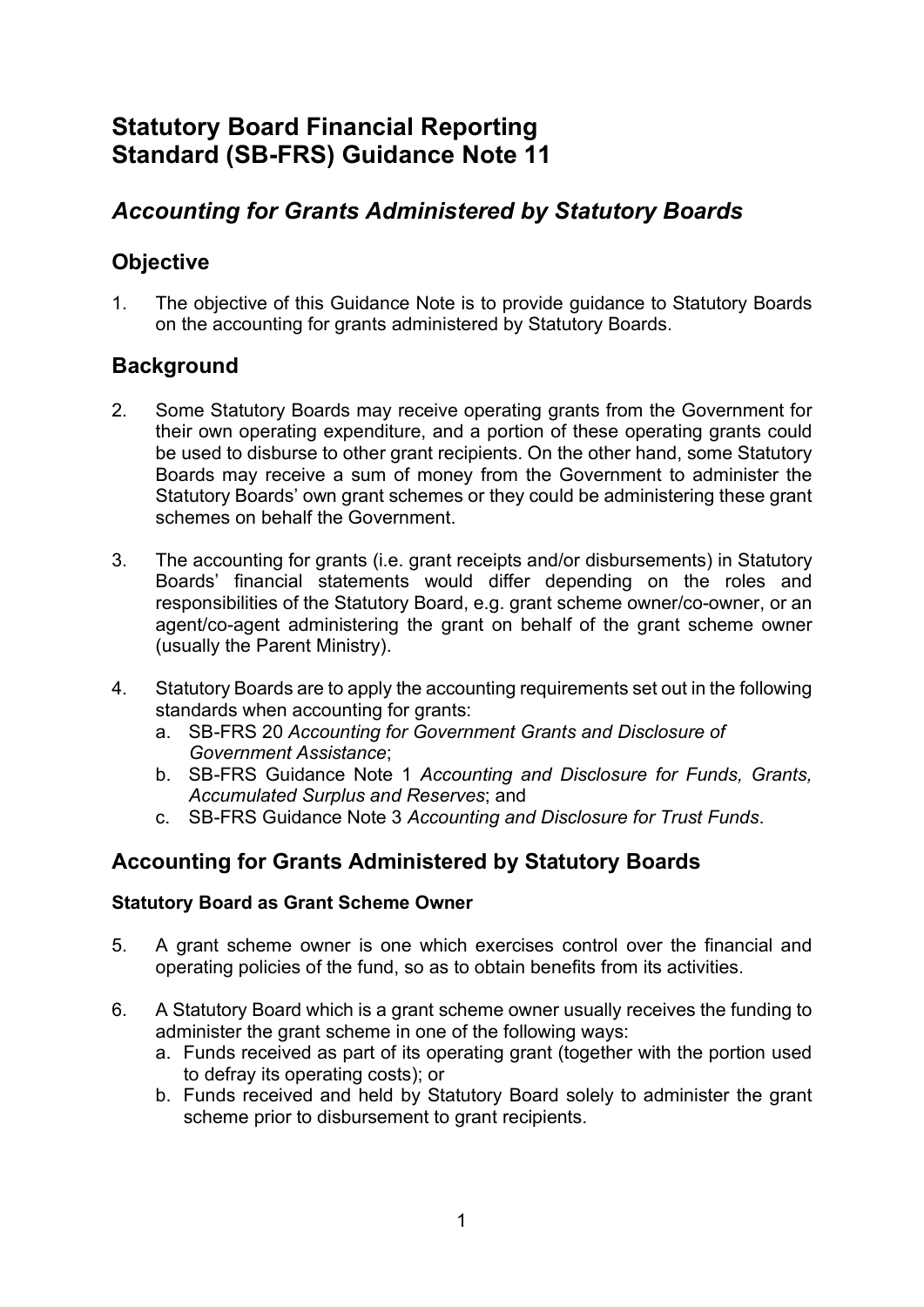- 7. These funds could be given upfront by the Government for the Statutory Board to manage. Sometimes, Statutory Boards could also seek reimbursement from the Government on a regular basis (e.g. quarterly, semi-annually) as and when they need to make the grant disbursement.
- 8. Income and expenditure of all funds under the control of the Statutory Board are to be taken to the Statement of Comprehensive Income.
- 9. As a grant scheme owner, grant expense will be recognised upon grant disbursement to grant recipients, and grant income will be recognised when the grant funding is earned.
- 10. Where grant funding is received prior to the grant being paid to the grant recipient, the Statutory Board would record a liability, as it has an obligation to fulfil. Where the grant is paid to the grant recipient prior to the Statutory Board receiving the grant funding, a grant receivable should be recorded.
- 11. Monies received upfront from the Government for a grant scheme that is controlled and administered by a Statutory Board should be recognised as restricted funds in its financial statements, only if the requirements to recognise restricted funds as set out in SB-FRS Guidance Note 1 are fulfilled. The related incomes and expenditures (including grant income and grant expense) should be presented in the Statement of Comprehensive Income as a separate column with further details of the assets and liabilities in the notes to accounts.
- 12. On the other hand, if the monies received upfront from the Government for a grant scheme that is controlled and administered by a Statutory Board do not fulfil the requirements to be recognised as restricted funds as set out in SB-FRS Guidance Note 1, the related incomes and expenditures (including income and grant expense) would be merged with the surplus / deficit from the main activities of the Statutory Board to give an overall surplus / deficit; they need not be presented as a separate column in the Statement of Comprehensive Income. The assets and liabilities of the fund should be combined with other assets and liabilities of the Statutory Board supporting the accumulated surplus of the general fund of the Statutory Board.

#### Statutory Board as Agent

13. Where the Government appoints a Statutory Board to administer grant schemes which are controlled by the Government ("Government-owned grant schemes"), the Government's role is that of a principal and the Statutory Board's role is that of an agent. An agent administering a grant scheme on behalf of the Government does not exercise control over the financial and operating policies of the funds.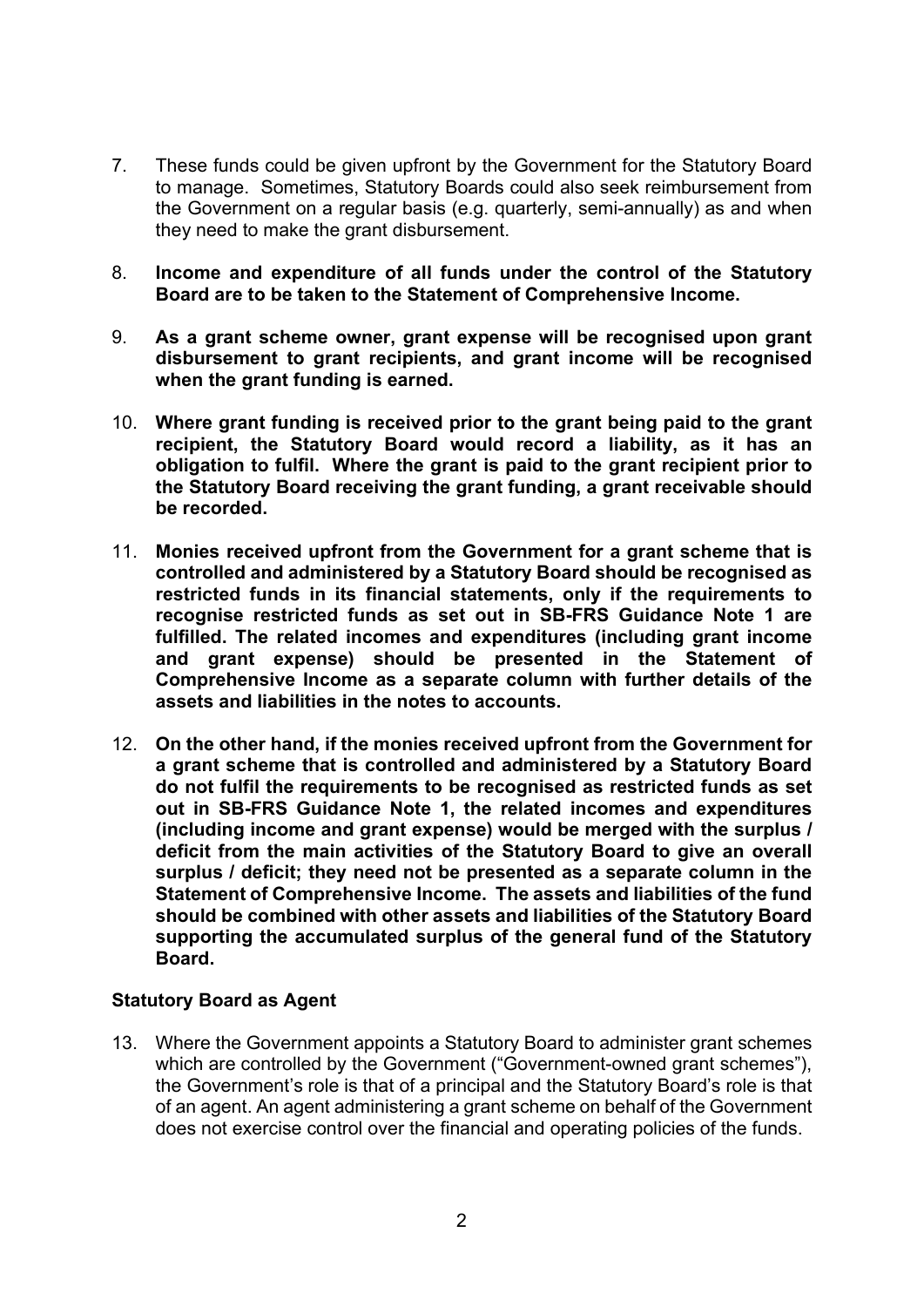- 14. A Statutory Board which has been appointed as an agent to administer Government-owned grant schemes may receive funding from the Government to administer such grant scheme in one of the following ways:
	- a. Funds received and held by Statutory Board solely to administer the Government-owned grant scheme prior to disbursement to grant recipients on behalf of the Government; or
	- b. Funds that "pass-through" Statutory Board, which acts as a conduit for the Government to disburse the grant to grant recipients.
- 15. As an agent disbursing the grant on behalf of the Government, which is the grant scheme owner, the Statutory Board need not recognise grant income and grant expense in its Statement of Comprehensive Income as it does not exercise control over the financial and operating policies of the funds.
- 16. Where the Statutory Board holds and manages the funds on behalf of the Government for extended periods of time but does not exercise control over the funds, these should be recognised as trust funds in its financial statements, only if the requirements to recognise trust funds as set out in SB-FRS Guidance Note 3 are fulfilled.
- 17. Where the Statutory Board disburses funds on behalf of the Government, and these funds do not meet the definition of a trust fund under SB-FRS Guidance Note 3 or the guidelines laid out in paragraph 18 below, such funds can be considered as simply "passing through" the Statutory Board. In this case, the funds that have been received but pending disbursement should be recognised as grant payables to grant recipients in its Statement of Financial Position. A grant receivable from the Government would be recorded if disbursement has been made to grant recipients in advance of the Statutory Boards receiving the funds from the Government.

#### Funds held in trust or "pass-through" by Statutory Boards

18. In assessing whether to account for funds (administered by the Statutory Board on behalf of the Government) as a trust fund or "pass-through" arrangement, Statutory Boards shall consider the following factors (non-exhaustive and in no order of importance):

a. Whether there is a trust agreement, memorandum of understanding (MOU), legislation or documents that govern the objectives of the fund.

The existence of these documents tends to imply that the funds administered are trust fund. However, the non-existence of such documents does not necessarily mean that a fund is not a trust fund, as the creation of a trust can often be implicit.

b. Whether the Statutory Board earns management or agency fees from administering the funds.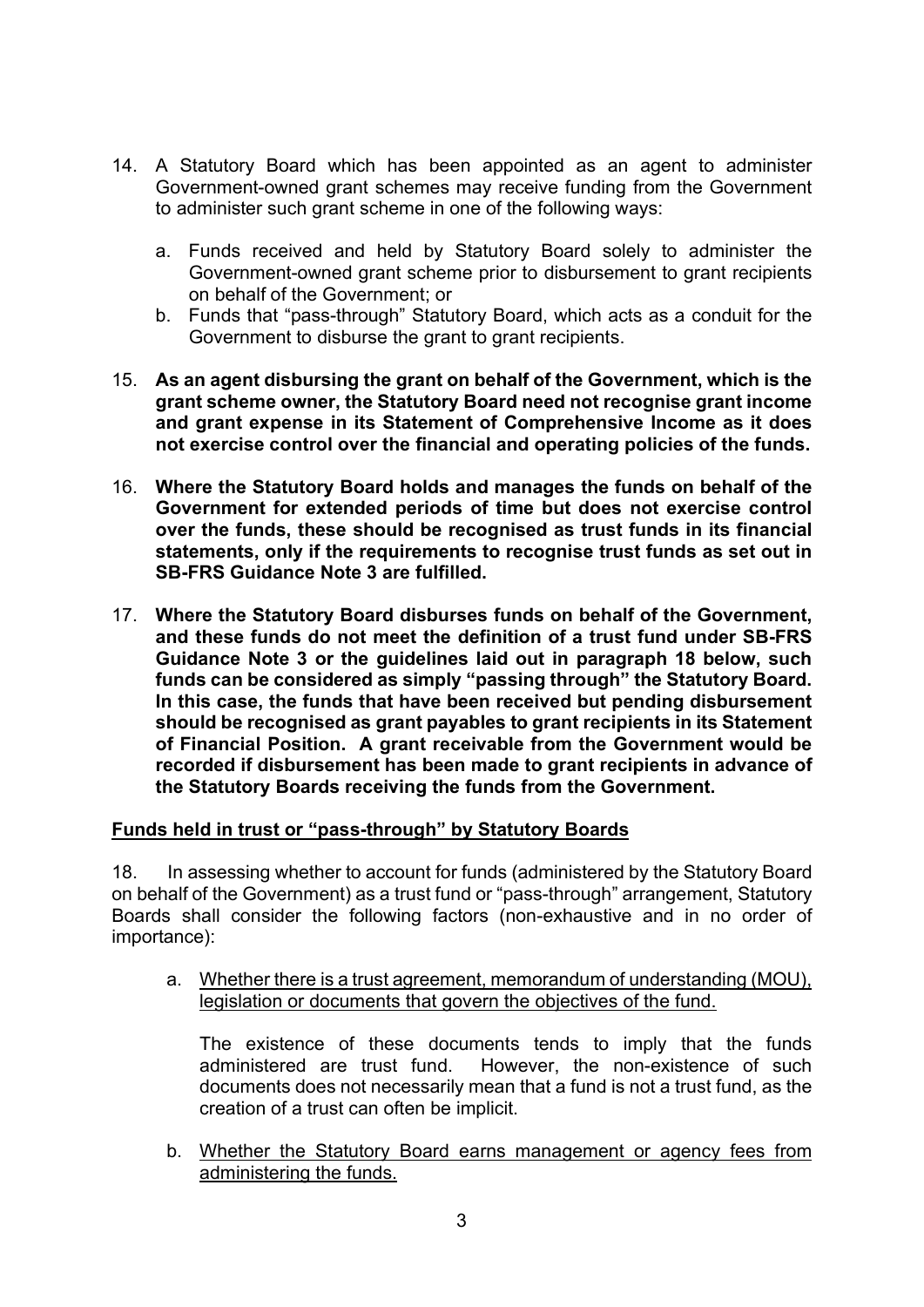Management or agency fees are usually earned by a Statutory Board for administering trust funds. If the Statutory Board receives financial benefits (e.g. management or agent fees) for administering the funds, it is likely that the funds administered are trust funds.

#### c. Whether the funds are ringfenced for specific purposes

Where the funds received by the Statutory Board are required to be ringfenced for specific purposes, such funds tend to be trust funds. On the other hand, "pass-through" funds generally do not have to be ringfenced as they typically go in and out of a Statutory Board's books without much of an intervening period.

#### d. Duration that the Statutory Board holds the funds.

"Pass-through" funds typically go in and out of a Statutory Board's books without much of an intervening period, e.g. 1 to 2 days. On the other hand, trust funds are held by the Statutory Board for an extended period of time.

e. Whether the funds are held in a separate bank account from the SBs' own bank accounts.

In most cases, SBs maintain bank accounts for trust funds separately from the SBs' own bank accounts. However, there may also be instances where SBs place cash which are held in trust in their own bank accounts.

As "pass-through" funds go in and out of a Statutory Board's books without much of an intervening period, no separate bank account is set up for such funds.

19. Annex A explains via a flowchart, the differences between the accounting for grants administered by a grant scheme owner and an agent.

#### Shared Responsibility amongst Statutory Boards

- 20. In some circumstances, two or more Statutory Boards may have shared responsibility as principals over a single grant scheme (known as "co-owner"). Sometimes, two or more Statutory Boards may be appointed as agents for a single grant scheme (known as "co-agent").
- 21. Co-owners have to exercise judgement to determine and agree among themselves who has greater control over the administration of the grant scheme. The co-owner assessed to have greater control over the administration of the grant scheme should account for the financial performance and financial position of the grant scheme entirely in its books according to the requirements set out in Paragraphs 8 to 12 of this Guidance Note, where applicable.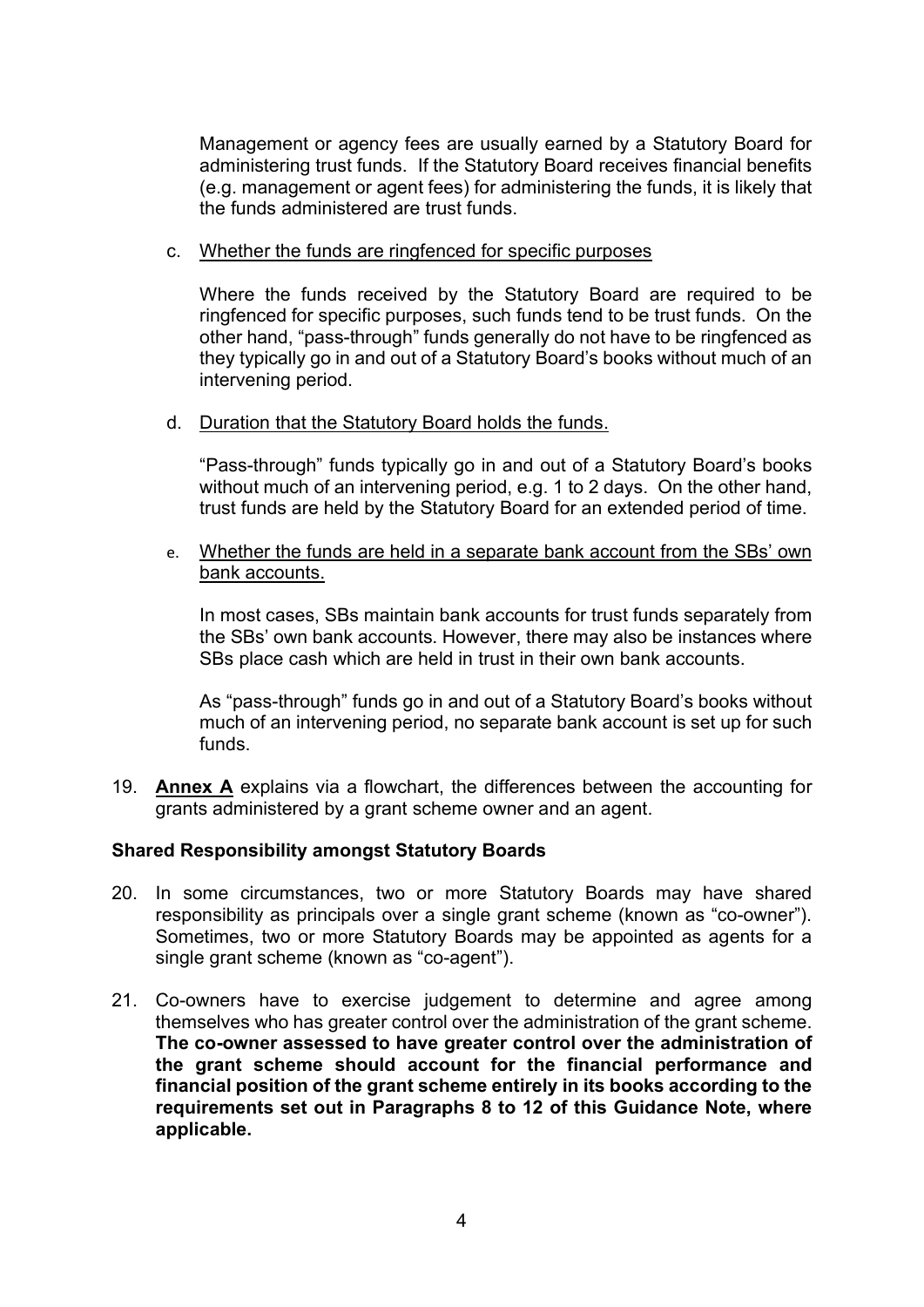- 22. In assessing who has greater control amongst the co-owners, Statutory Boards shall consider the following (non-exhaustive and in no order of importance):
	- a. Which Statutory Board has the power to govern the majority of the financial and operating policies of the grant scheme; or
	- b. Which Statutory Board bears/enjoys the majority of the risks and rewards incidental to the activities of the grant scheme (e.g. which Statutory Board's objectives are achieved from administering this grant scheme etc.).
- 23. Similarly, co-agents have to exercise judgement to determine and agree amongst themselves who has greater responsibility over the administration of the grant scheme on behalf of the Government. The co-agent assessed to have greater responsibility over the administration of the grant scheme should account for the financial performance and financial position of the grant scheme entirely in its books according to the requirements set out in paragraphs 15-17 of this Guidance Note, where applicable.
- 24. In assessing who has greater responsibility over the administration of the grant scheme amongst co-agents, Statutory Boards shall consider the following (nonexhaustive and in no order of importance):
	- a. Which Statutory Board has an overall fiduciary role to ensure that the fund is properly accounted for and used in accordance with the objectives of the grant scheme as set out in the terms and conditions of contracts entered into among the Statutory Boards and the Government, memorandum of understanding (MOU), trust deed, agreements, or correspondences; or
	- b. Which Statutory Board has greater accountability over the management of the grant scheme (e.g. monitoring whether there are sufficient funds to pay out to eligible grant recipients, putting up requests to the Government to top up the funds when there is any shortfall, etc.).
- 25. Statutory Boards may review the following to assess who has greater control amongst co-owners or greater responsibility amongst co-agents:
	- a. Terms and conditions of contracts entered into among the Statutory Boards and the Government;
	- b. Memorandum of understanding (MOU); or
	- c. Correspondences.
- 26. For example, if the terms and conditions of contracts or agreements entered into among the Statutory Boards and the Government sets out that Statutory Board A's responsibility includes overseeing the management of funds held in trust for the grant scheme owner (such as ensuring that there is sufficient funds in the bank account set up for grant pay-outs, put up requests to the Government to top up funds when there is any shortfall etc.), while Statutory Board B merely disburses the grants to the recipients, it is likely that Statutory Board A has greater responsibility over administering the grant scheme as compared to Statutory Board B, even though both Statutory Board A and Statutory Board B are co-agents for the single grant scheme.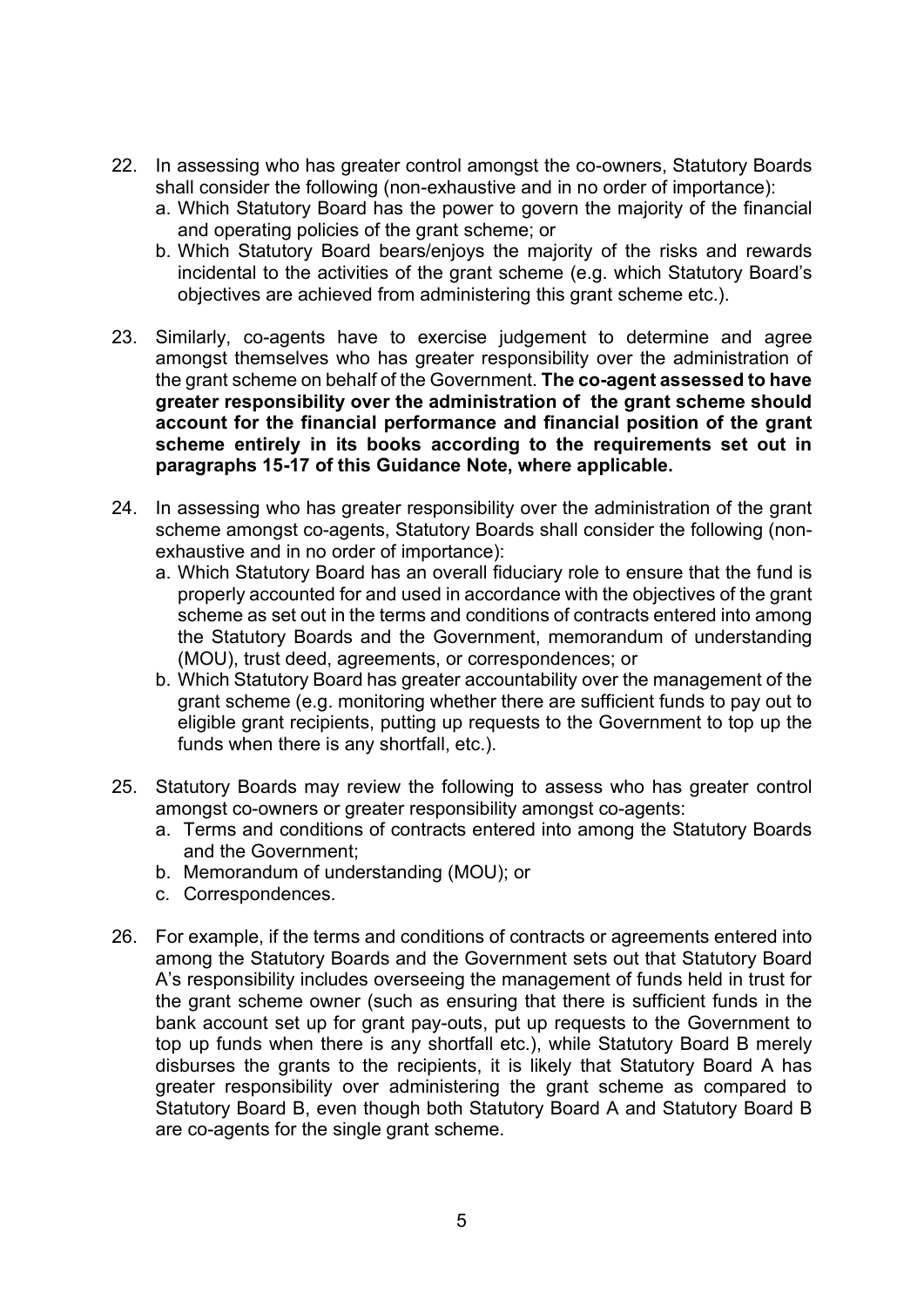### Transitional Provisions

27. A Statutory Board shall apply this Guidance Note for annual reporting periods beginning on or after 1 January 2022 retrospectively in accordance with SB-FRS 8.

### Effective Date

28. This Guidance Note is operative for financial statements covering periods beginning on or after 1 January 2022. Earlier application is permitted.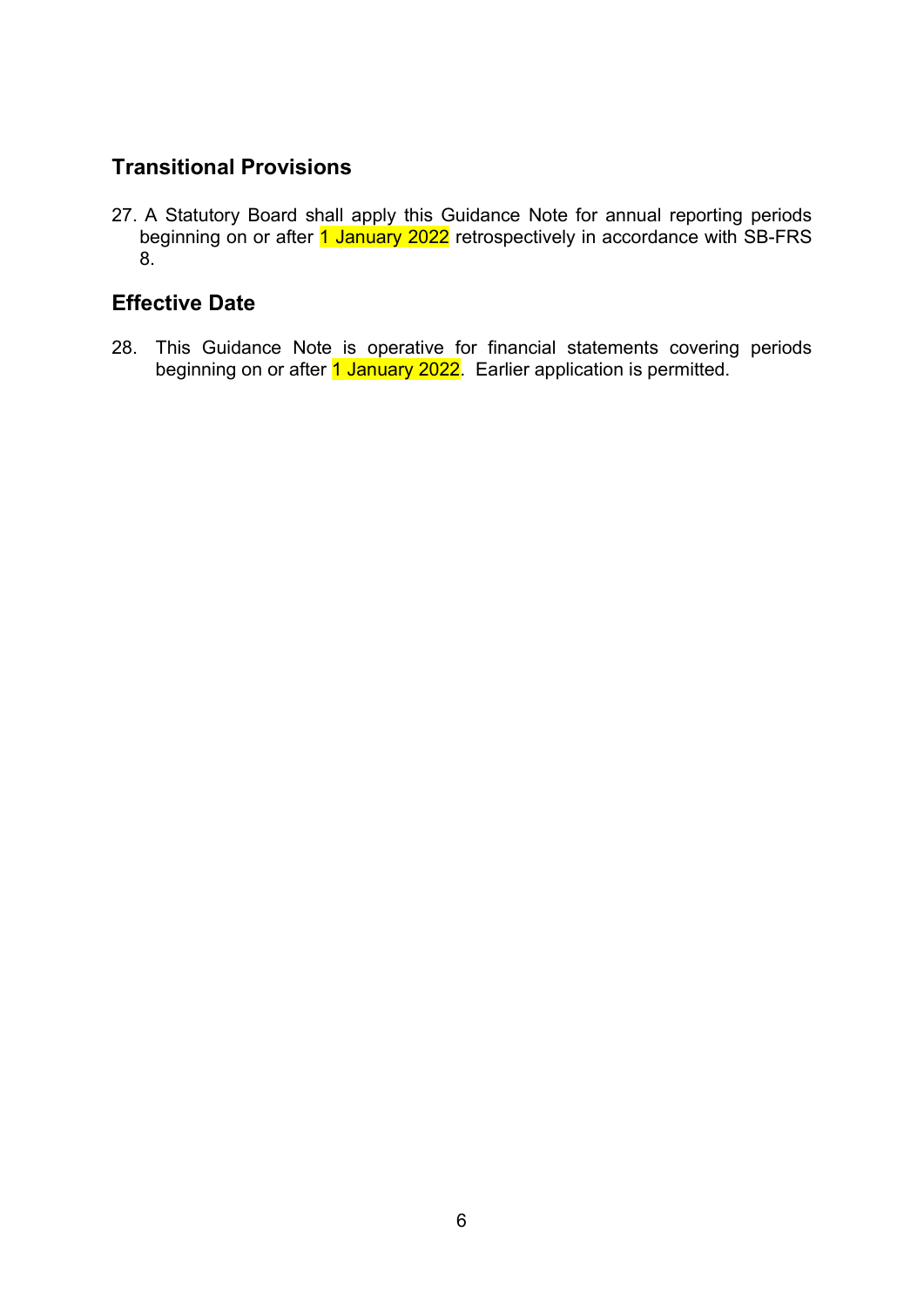#### Annex A

#### Differences in Accounting for Grant Schemes Administered by Statutory Boards

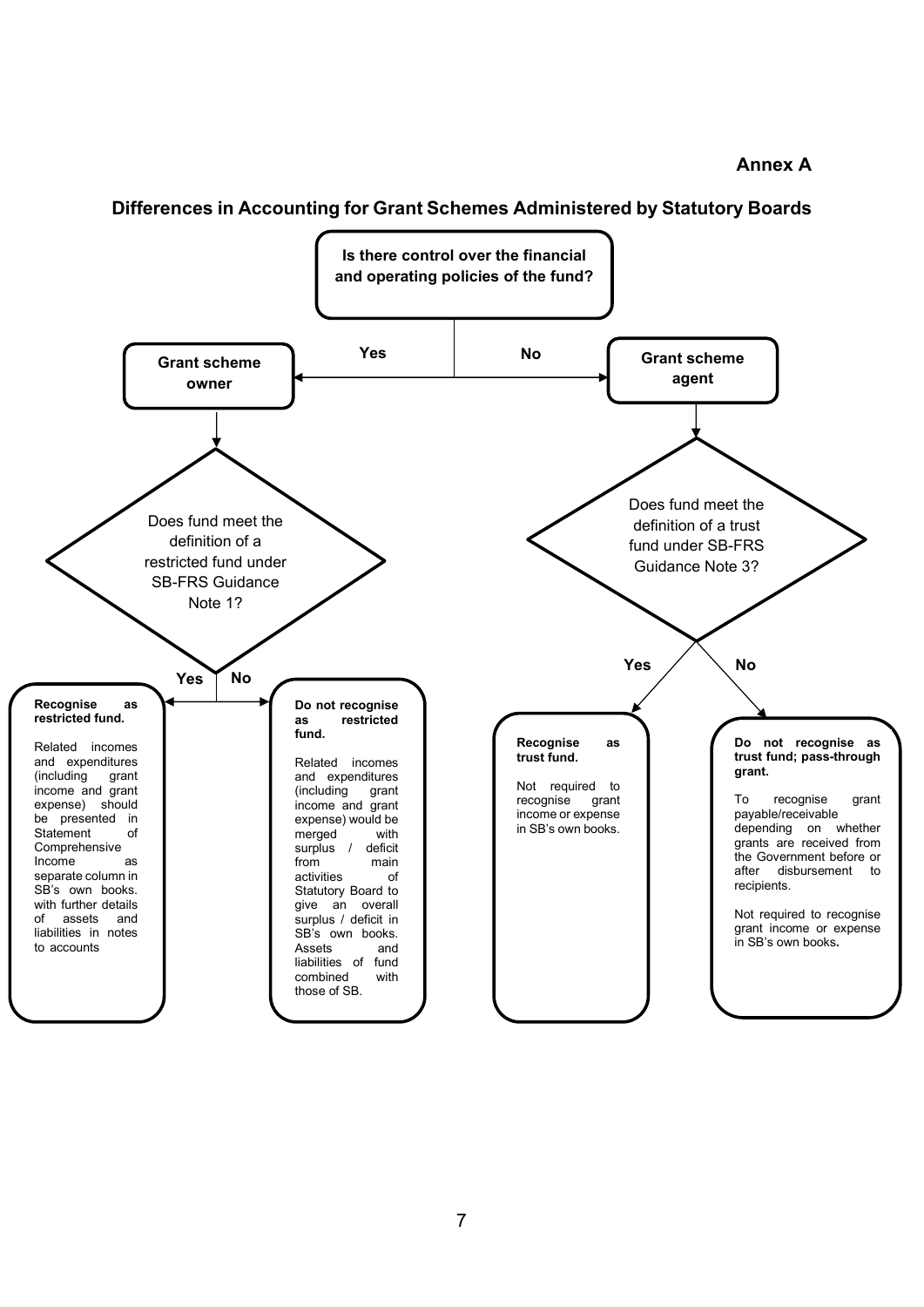#### Illustrative Examples

#### Example 1 – Accounting for Grants as Grant Scheme Owner (Restrictions on Use of Funds)

#### Scenario:

Statutory Board A is the grant scheme owner of Grant Scheme A. Under this grant scheme, Statutory Board A receives a lump sum of funds upfront from the Government through Ministry X, which is expected to be disbursed to eligible grant recipients over a period of 5 years. Being the grant scheme owner, Statutory Board A has the authority to direct the use of the funds under Grant Scheme A without having to seek approval from Ministry X (e.g. disburse funds to grant recipients as and when required from the pool of approved funding received). Statutory Board A is required to ringfence the funds received and used them only for the stipulated purposes for setting up Grant Scheme A.

As grant funding is received prior to grant disbursement, grant received in advance (GRIA) should be recorded. Upon disbursement to eligible grant recipients, Statutory Board A should record the grant expense, and correspondingly record the grant income to fulfil the matching principle.

As Statutory Board A is required to ringfence the funds received and used them only for the stipulated purposes for setting up Grant Scheme A, Statutory Board A should account for the funds as restricted funds in accordance with the accounting and disclosure requirements in SB-FRS Guidance Note 1.

This means that the related grant incomes and expenditures of these funds shall be presented in the Statement of Comprehensive Income as a separate column with further details of their assets and liabilities in the notes to the accounts. The related fund balances for Grant Scheme A should be separately disclosed from general funds as "restricted funds" under Accumulated Surplus in the Statement of Financial **Position**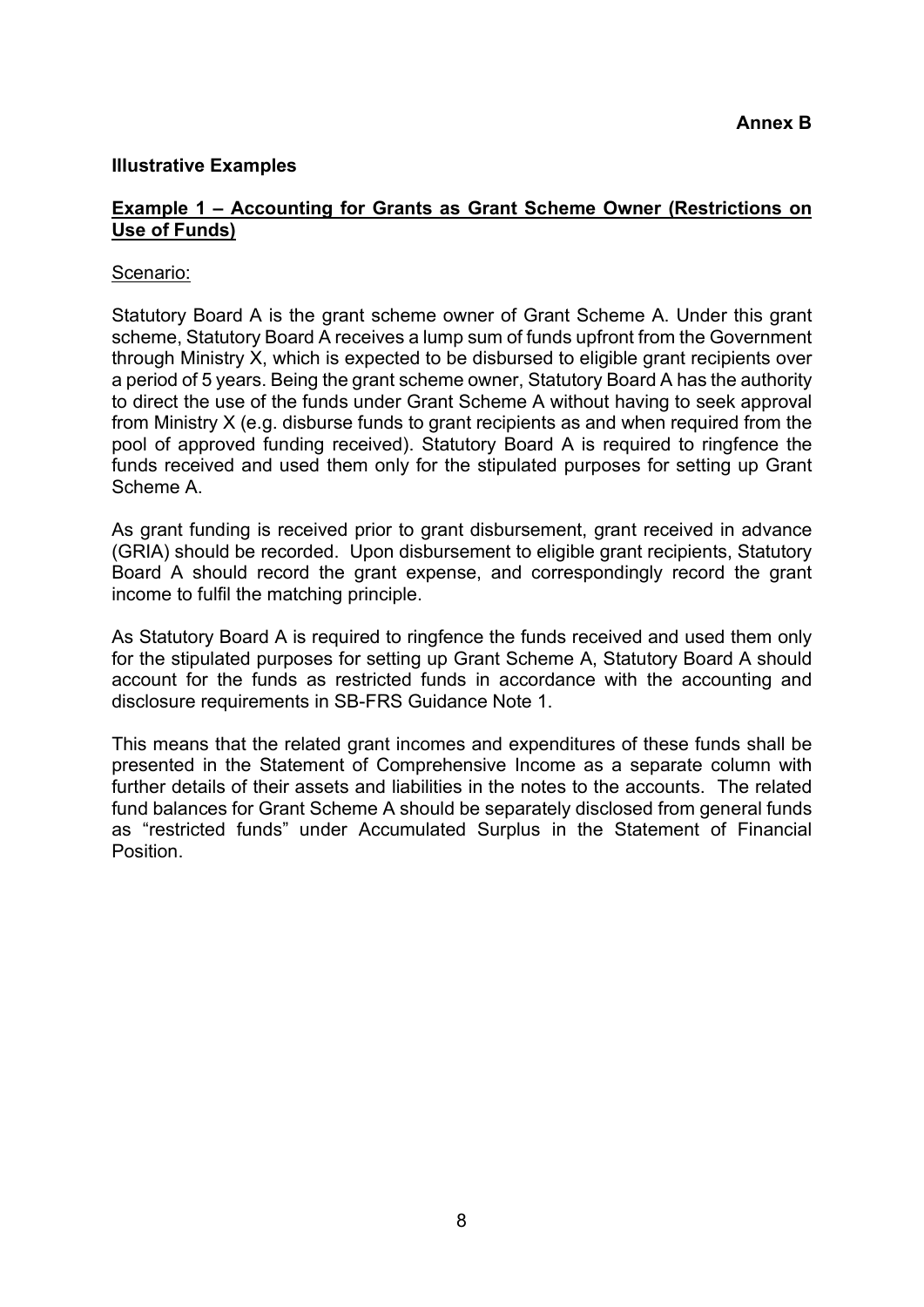#### Example 2 – Accounting for Grants as Grant Scheme Owner (No Restrictions on Use of Funds)

#### Scenario:

Statutory Board B is the grant scheme owner of Grant Scheme B. Statutory Board B funds this grant scheme through funds received from the Government as part of its operating grant (together with the portion used to defray its operating costs). This is received as a lump sum of funds upfront from the Government. There is no requirement from the Government for Statutory Board B to ringfence the funds for the purpose of Grant Scheme B. Statutory Board B has the discretion to re-allocate this pool of funds to fund its operating costs, if necessary.

For the portion of the operating grants received that Statutory Board B has set aside based on its funding requirements to fund Grant Scheme B, grant received in advance (GRIA) should be recorded. Upon disbursement to eligible grant recipients, Statutory Board B should record the grant expense, and correspondingly record the grant income for matching purposes.

As Statutory Board B is not required to ringfence the funds it received as part of its operating grant for the purpose of administering Grant Scheme B and also has the discretion to re-allocate this pool of funds to fund its operating costs, if necessary, it is not required to account for the portion of the operating grant received for administering Grant Scheme B as restricted funds.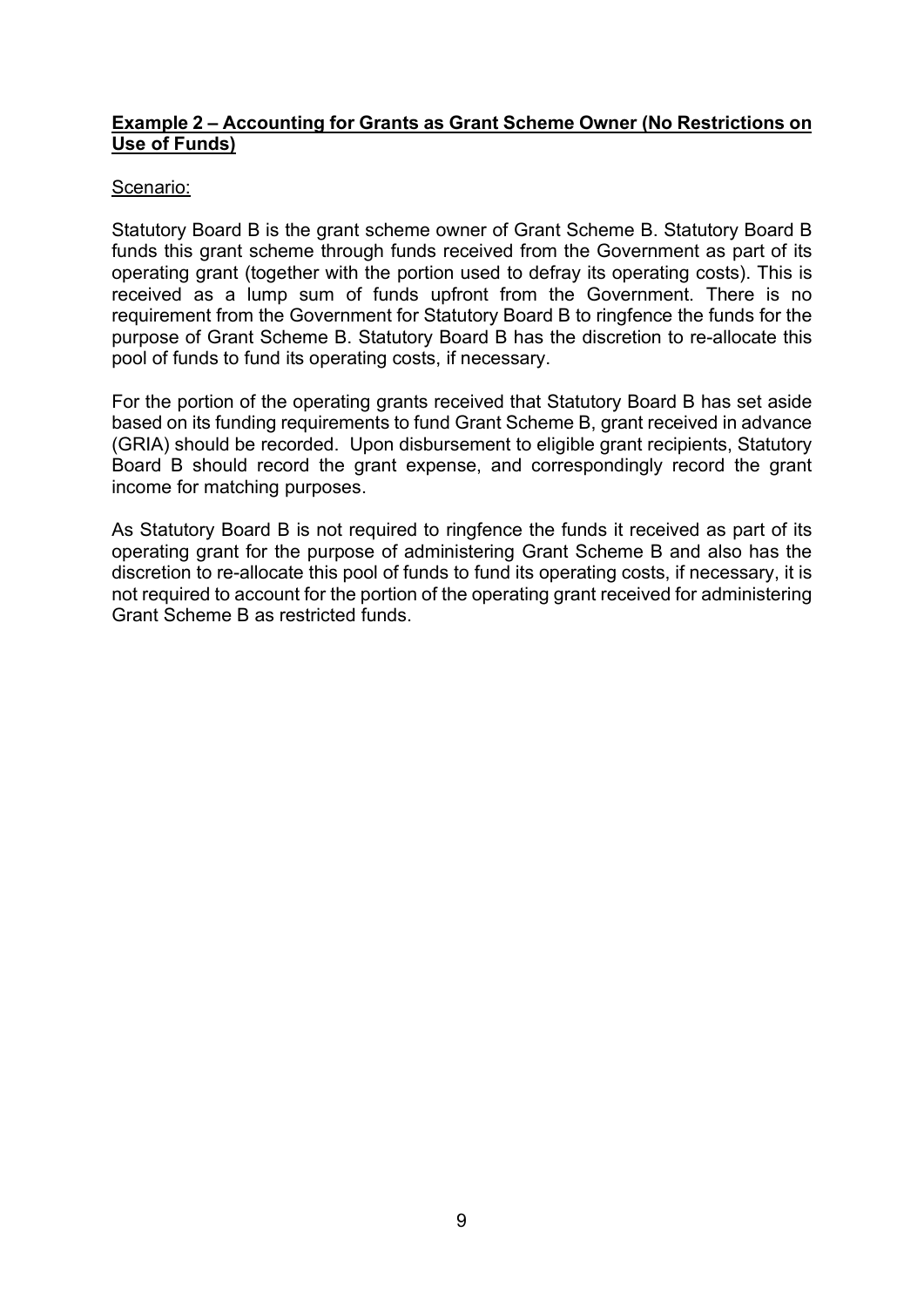#### Example 3 – Accounting for Grants as Agent on Behalf of Grant Scheme Owner (Funds received and held on behalf of the Government prior to disbursement to grant recipients)

#### Scenario:

Ministry Y, in the capacity as grant scheme owner, appointed Statutory Board C as an agent to administer the Grant Scheme C on its behalf.

Based on the Memorandum of Understanding (MOU) between the Government and Statutory Board C, Ministry Y will disburse funds, which are to be subsequently disbursed to eligible grant recipients, to Statutory Board C. The role of Statutory Board C is to manage these funds on behalf of the Government, which includes (a) being accountable for the funds that it has received, (b) ensuring sufficient funds is available for pay-outs to eligible grant recipients, (c) putting up requests to the Government to top up the funds when there is any shortfall, and (d) administering the disbursement of grants based on the Government's instructions. Statutory Board C does not have the power to decide how these funds are to be used.

Statutory Board C is acting an agent disbursing the grant on behalf of the Government. Therefore, Statutory Board C does not have to record any grant income or grant expenditure in its books.

As Statutory Board C receives a sum of money from the Government and is required to manage it on behalf of the Government, this fund satisfies the criteria to be recognised as a trust fund in accordance with SB-FRS Guidance Note 3.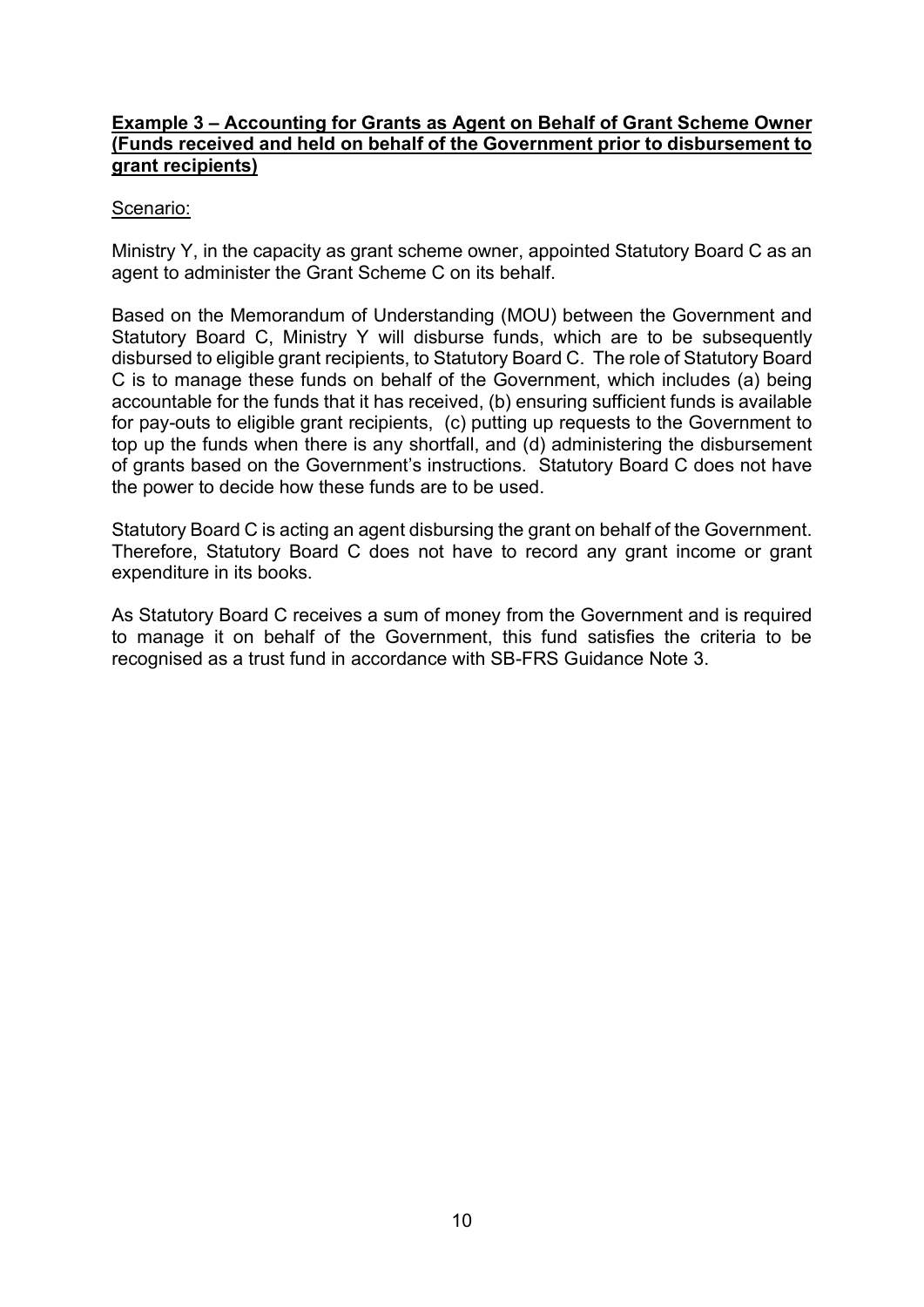#### Example 4 – Accounting for Grants as Agent on Behalf of Grant Scheme Owner (Funds "pass through" Statutory Board's books as conduit for the Government to disburse the grant to grant recipients)

#### Scenario:

Ministry Z, in the capacity as grant scheme owner, appointed Statutory Board D as an agent to administer Grant Scheme D on its behalf.

The funds for disbursement to eligible grant recipients are banked by Ministry Z into a joint bank account between Ministry Z and Statutory Board D. Statutory Board D's role is to put up payment instructions to disburse the grants based on the Government's instructions.

Statutory Board D does not have to record any grant income or grant expenditure as it is not the grant scheme owner. It is clearly acting an agent disbursing the grant on behalf of the Government.

As Statutory Board D does not have to manage the funds on behalf of the Government, it is also not required to record the funds as a trust fund in its financial statements.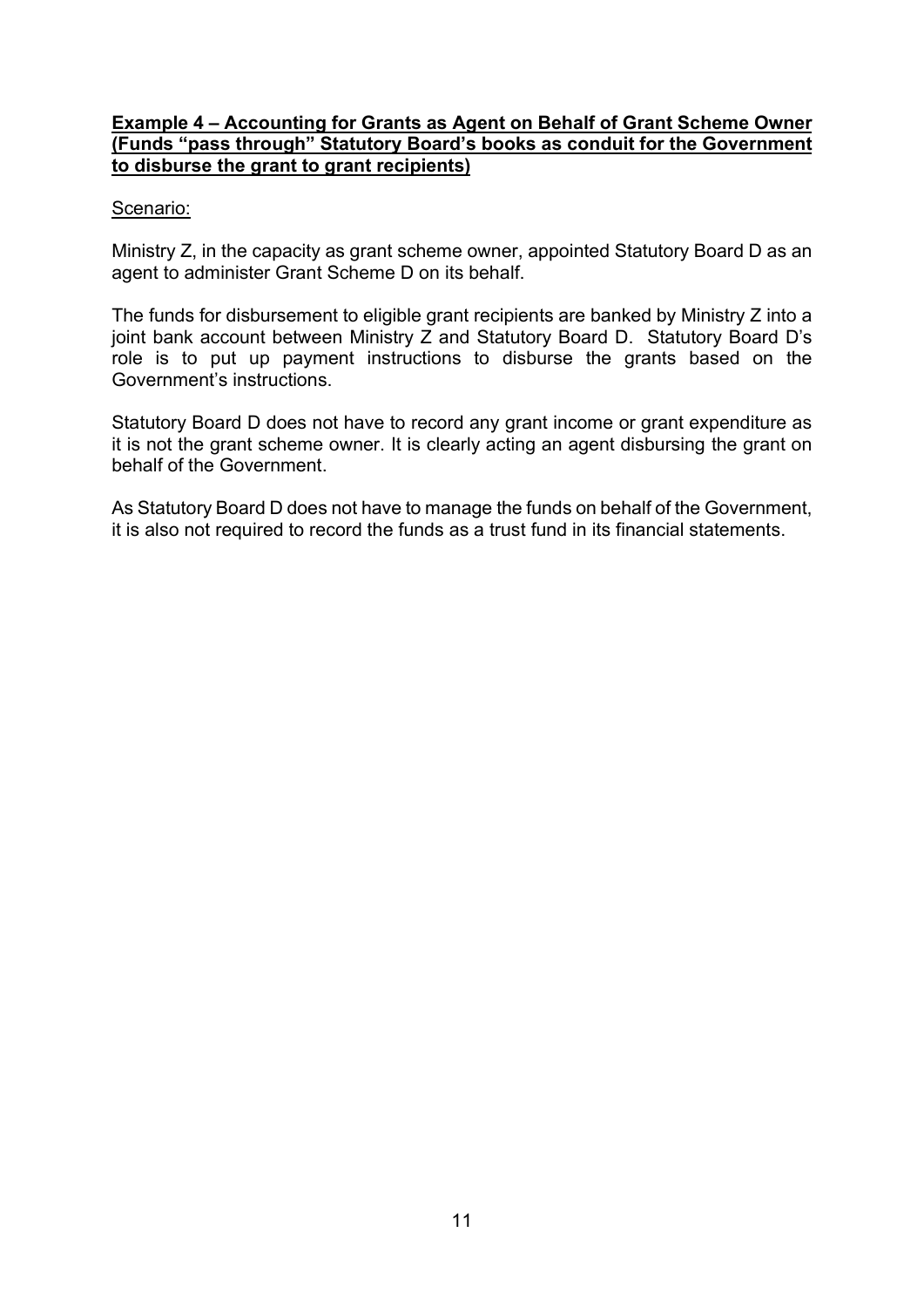### Example 5 – Accounting for Grants with Shared Responsibilities

#### Scenario:

Ministry X, in the capacity as grant scheme owner, appointed both Statutory Board E and Statutory Board F as agents to administer Grant Scheme E on its behalf.

Based on the Memorandum of Understanding (MOU), a joint bank account is set up between Statutory Board E and Statutory Board F. Statutory Board E is responsible for ensuring that there are sufficient funds in the joint bank account to pay the grants to eligible grant recipients, and putting up requests to the Government to top up the funds to the joint bank account when there is any shortfall. As and when instructed by the Government, Statutory Board E will instruct Statutory Board F to disburse the funds directly to the eligible grant recipients.

Statutory Board F's responsibilities as stipulated in the MOU is to disburse the funds to eligible grant recipients based on Statutory Board E's instructions.

Statutory Board E and Statutory Board F agree that Statutory Board E has greater responsibility than Statutory Board F over the management of funds. This is because Statutory Board E, being responsible for putting up requests for funds from the Government and instructing Statutory Board F to release the funds subsequently to eligible grant recipients, has more responsibility to the grant scheme owner to ensure that the fund is properly accounted for and used in accordance with the objectives of the fund.

As Statutory Board E does not exercise control over the funds, Statutory Board E should account for the funds in entirety as a trust fund in accordance with the accounting and disclosure requirements in SB-FRS Guidance Note 3, i.e. net assets of the trust funds should be presented at the bottom of the Statement of Financial Position with disclosures in the notes of Statutory Board E's financial statements.

Statutory Board F is not required to record the related cash and grant receivables/payables its books.